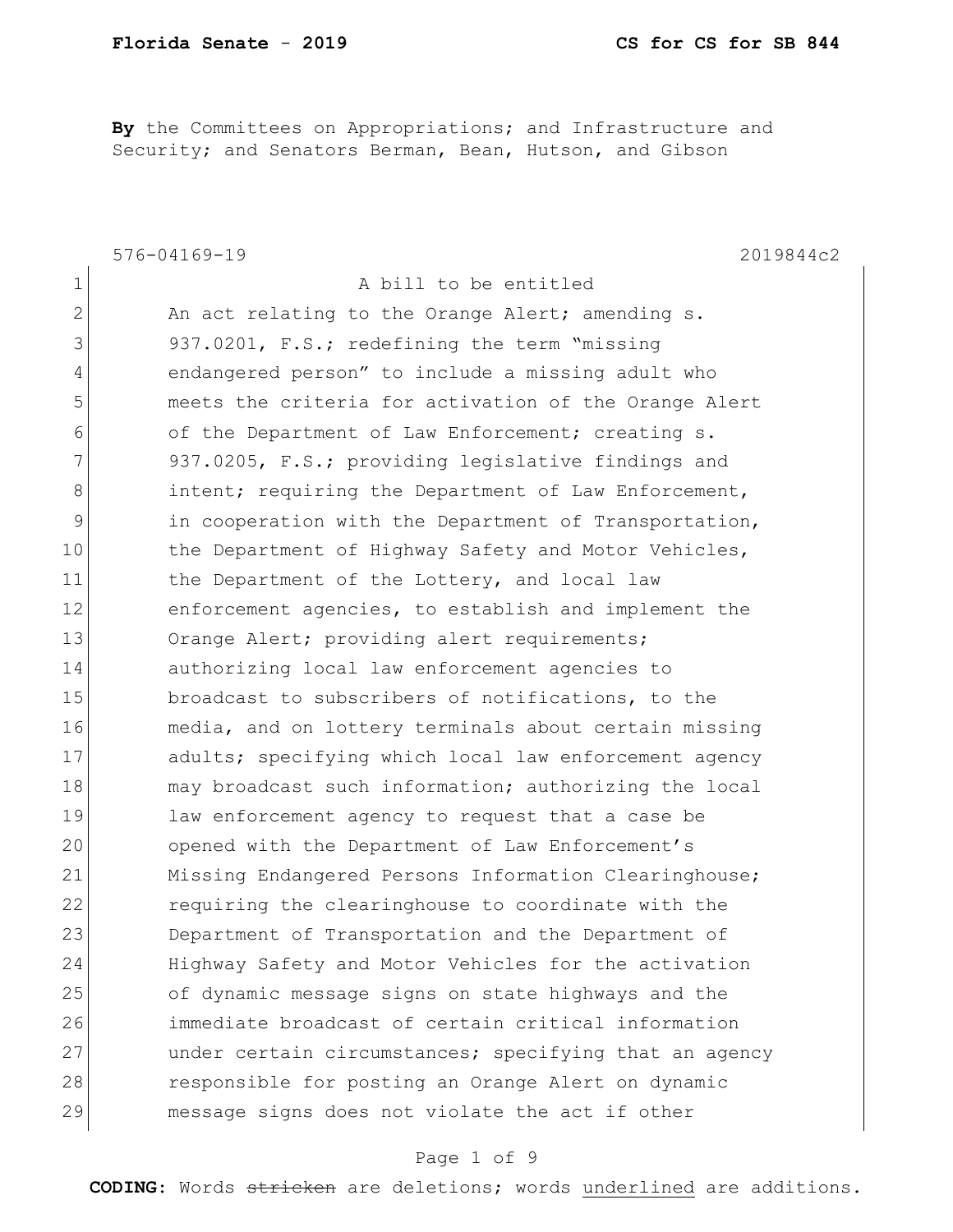|    | 576-04169-19<br>2019844c2                                   |
|----|-------------------------------------------------------------|
| 30 | emergency information must be posted instead;               |
| 31 | requiring the Orange Alert to include certain               |
| 32 | procedures; specifying additional requirements for the      |
| 33 | alert; authorizing the Department of Law Enforcement        |
| 34 | to adopt rules; amending s. 937.021, F.S.; providing        |
| 35 | that the Department of Law Enforcement, as the Orange       |
| 36 | Alert coordinator, and certain agencies, employees,         |
| 37 | individuals, and entities are immune from civil             |
| 38 | liability for damages for performing certain actions        |
| 39 | in good faith; providing that the presumption of good       |
| 40 | faith is not overcome under certain circumstances;          |
| 41 | providing construction; amending s. 937.022, F.S.;          |
| 42 | authorizing only the law enforcement agency having          |
| 43 | jurisdiction over a case to make a request to the           |
| 44 | clearinghouse for the activation of a state Orange          |
| 45 | Alert involving a missing adult under certain               |
| 46 | circumstances; amending s. 429.918, F.S.; conforming        |
| 47 | provisions to changes made by the act; providing an         |
| 48 | appropriation; providing an effective date.                 |
| 49 |                                                             |
| 50 | Be It Enacted by the Legislature of the State of Florida:   |
| 51 |                                                             |
| 52 | Section 1. Subsection (4) of section 937.0201, Florida      |
| 53 | Statutes, is amended to read:                               |
| 54 | 937.0201 Definitions. - As used in this chapter, the term:  |
| 55 | (4) "Missing endangered person" means any of the following: |
| 56 | (a) A missing child. $\div$                                 |
| 57 | (b) A missing adult younger than 26 years of age. $\div$    |
| 58 | (c) A missing adult 26 years of age or older who is         |
|    |                                                             |

# Page 2 of 9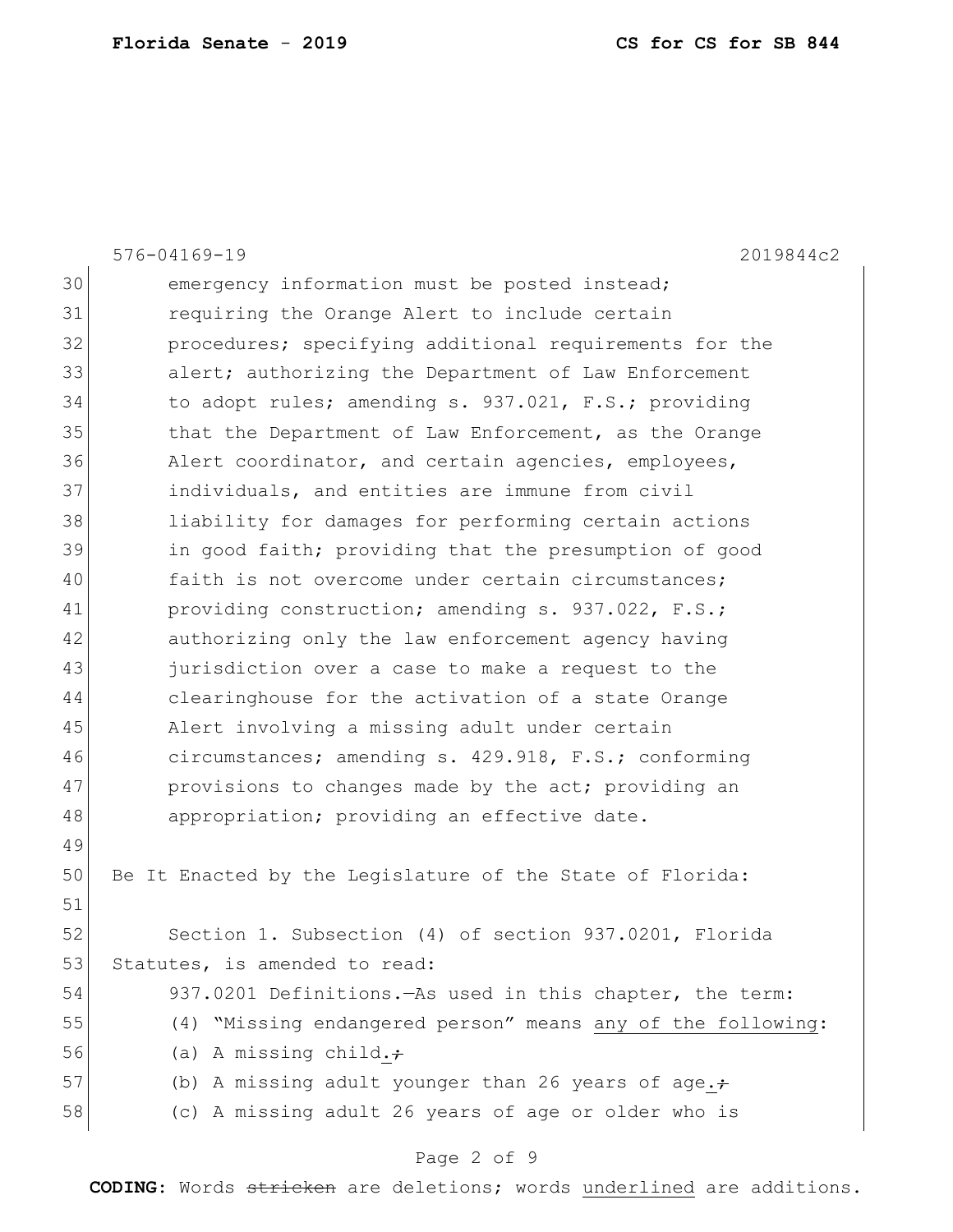|    | 576-04169-19<br>2019844c2                                                |
|----|--------------------------------------------------------------------------|
| 59 | suspected by a law enforcement agency of being endangered or the         |
| 60 | victim of criminal activity.+ or                                         |
| 61 | (d) A missing adult who meets the criteria for activation                |
| 62 | of the Silver Alert Plan of the Department of Law Enforcement.           |
| 63 | (e) A missing adult who meets the criteria for activation                |
| 64 | of the Orange Alert of the Department of Law Enforcement                 |
| 65 | pursuant to s. 937.0205.                                                 |
| 66 | Section 2. Section 937.0205, Florida Statutes, is created                |
| 67 | to read:                                                                 |
| 68 | 937.0205 Orange Alert.-                                                  |
| 69 | (1) The Legislature finds that a standardized state system               |
| 70 | is necessary to aid in the search for a missing adult as                 |
| 71 | described in subparagraphs $(4)$ $(a)$ 1., $2.$ , and 3. The Legislature |
| 72 | also finds that a coordinated local law enforcement and state            |
| 73 | agency response with prompt and widespread sharing of                    |
| 74 | information will improve the chances of the person being found.          |
| 75 | Therefore, the Legislature intends to establish the Orange Alert         |
| 76 | pursuant to this section.                                                |
| 77 | It is the intent of the Legislature that the Orange<br>(2)               |
| 78 | Alert be established and implemented in a manner that seeks to           |
| 79 | safeguard the privacy rights and related health and diagnostic           |
| 80 | information of the missing adult to the greatest extent                  |
| 81 | practicable.                                                             |
| 82 | (3) The Department of Law Enforcement, in cooperation with               |
| 83 | the Department of Transportation, the Department of Highway              |
| 84 | Safety and Motor Vehicles, the Department of the Lottery, and            |
| 85 | local law enforcement agencies, shall establish and implement            |
| 86 | the Orange Alert. At a minimum, the Orange Alert must:                   |
| 87 | (a) Provide for the protection of the privacy, dignity,                  |
|    |                                                                          |

# Page 3 of 9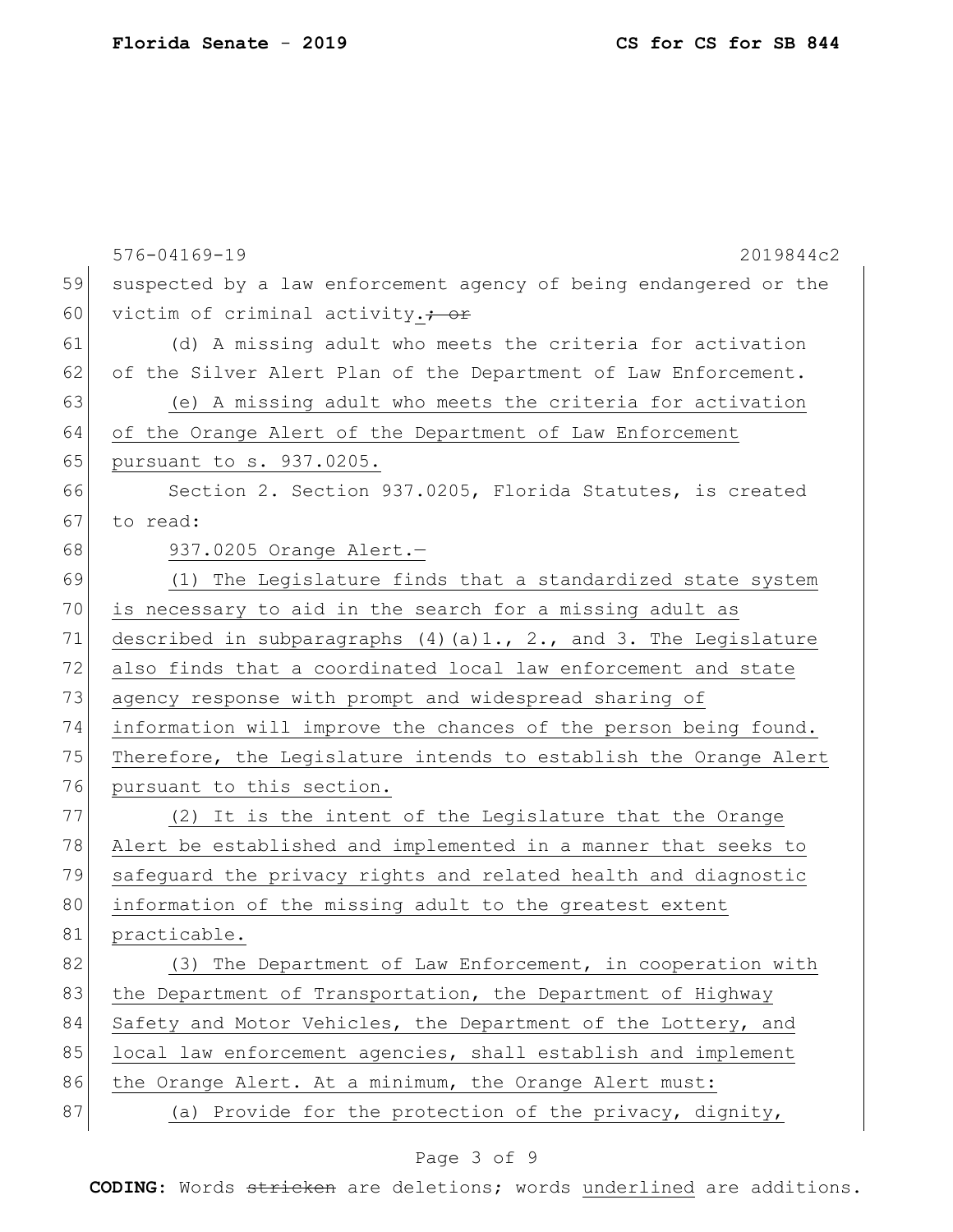|     | 576-04169-19<br>2019844c2                                       |
|-----|-----------------------------------------------------------------|
| 88  | independence, and autonomy of the missing adult by including    |
| 89  | standards that aim to safeguard these civil liberties through   |
| 90  | preventing the inadvertent or unnecessary broadcasting or       |
| 91  | dissemination of sensitive health and diagnostic information in |
| 92  | unwarranted circumstances; and                                  |
| 93  | (b) Provide that the broadcasting and dissemination of          |
| 94  | alerts and related information be limited to the geographic     |
| 95  | areas where the missing adult could reasonably be, considering  |
| 96  | the person's circumstances and physical and mental condition,   |
| 97  | the modes of transportation available to the person, and the    |
| 98  | circumstances of the person's disappearance.                    |
| 99  | $(4)$ (a) Under the Orange Alert, a local law enforcement       |
| 100 | agency may broadcast to persons who subscribe to receive        |
| 101 | notifications under this section and to the media information   |
| 102 | concerning a missing adult:                                     |
| 103 | 1. Who has a mental or cognitive disability; an                 |
| 104 | intellectual disability or a developmental disability as those  |
| 105 | terms are defined in s. 393.063; a brain injury; another        |
| 106 | physical, mental, or emotional disability or impaired judgment  |
| 107 | not related to substance abuse; or a combination of any of      |
| 108 | these;                                                          |
| 109 | 2. Whose disappearance poses a credible threat of immediate     |
| 110 | danger or serious bodily harm to himself or herself, as         |
| 111 | determined by the local law enforcement agency; and             |
| 112 | 3. Who does not meet the criteria for activation of the         |
| 113 | Silver Alert Plan of the Department of Law Enforcement.         |
| 114 | (b) The local law enforcement agency broadcasting such          |
| 115 | information must be the agency that is best able to notify the  |
| 116 | media and the subscribers for such notifications in the         |
|     |                                                                 |

# Page 4 of 9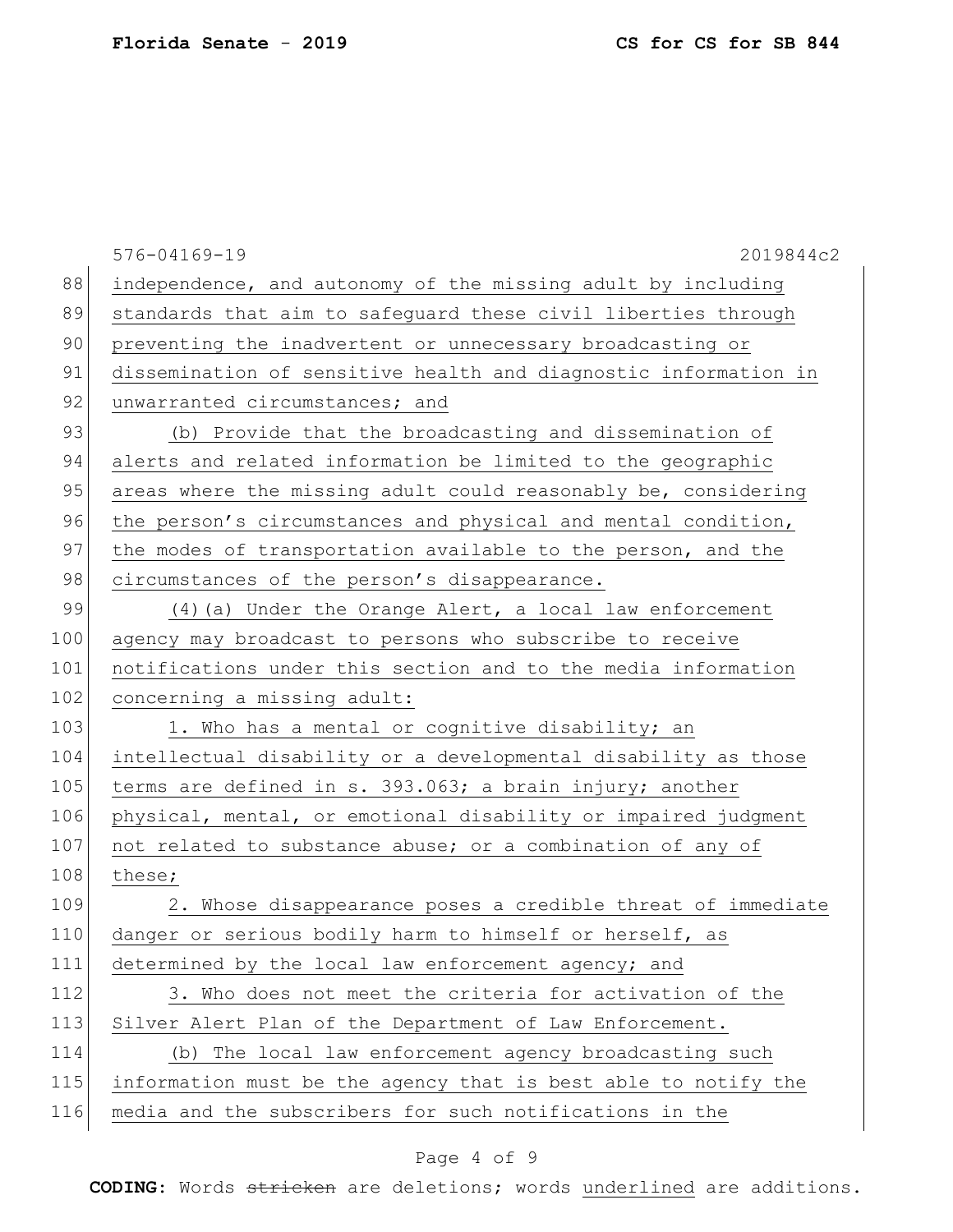|     | $576 - 04169 - 19$<br>2019844c2                                     |
|-----|---------------------------------------------------------------------|
| 117 | jurisdiction where the missing adult is believed to be. Such        |
| 118 | local law enforcement agency may also request that the              |
| 119 | notification be broadcast on lottery terminals within the           |
| 120 | geographic regions where the missing adult may reasonably be,       |
| 121 | including, but not limited to, the lottery terminals in gas         |
| 122 | stations, convenience stores, and supermarkets in such regions.     |
| 123 | (c) Under the Orange Alert, the local law enforcement               |
| 124 | agency may also request that a case be opened with the              |
| 125 | Department of Law Enforcement's Missing Endangered Persons          |
| 126 | Information Clearinghouse. To enhance the local or regional         |
| 127 | efforts, in cases in which a vehicle is involved, the               |
| 128 | clearinghouse must coordinate with the Department of                |
| 129 | Transportation and the Department of Highway Safety and Motor       |
| 130 | Vehicles for the activation of dynamic message signs on state       |
| 131 | highways and the immediate broadcast of critical information to     |
| 132 | the public about the missing adult in accordance with the alert.    |
| 133 | (d) If a traffic emergency arises requiring that                    |
| 134 | information pertaining to the traffic emergency be displayed on     |
| 135 | a dynamic message sign on a state highway in lieu of an Orange      |
| 136 | Alert, the agency responsible for posting the Orange Alert on       |
| 137 | the dynamic message sign does not violate this section.             |
| 138 | (5) The Orange Alert must include procedures to monitor the         |
| 139 | use and activation of this system and the results from its use.     |
| 140 | The Orange Alert must also include a strategy for informing and     |
| 141 | educating law enforcement, the media, and other stakeholders        |
| 142 | about the alert.                                                    |
| 143 | (6) The Department of Law Enforcement may adopt rules to            |
| 144 | implement and administer this section.                              |
| 145 | Section 3. Paragraphs $(c)$ , $(d)$ , and $(e)$ of subsection $(5)$ |

# Page 5 of 9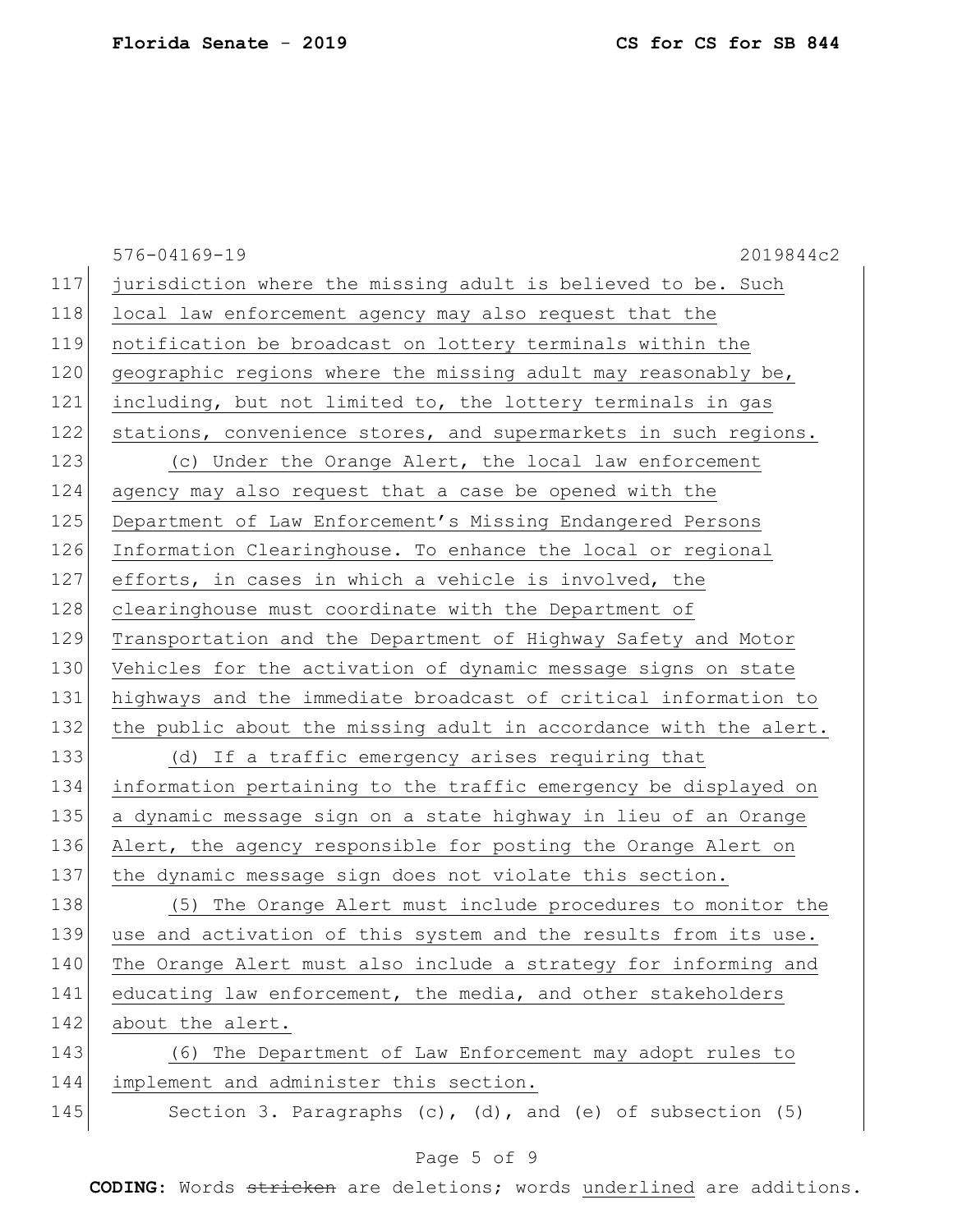|     | 576-04169-19                                                   | 2019844c2 |
|-----|----------------------------------------------------------------|-----------|
|     | 146 of section 937.021, Florida Statutes, are amended to read: |           |
| 147 | 937.021 Missing child and missing adult reports.-              |           |
| 148 | (5)                                                            |           |
|     |                                                                |           |

149 (c) Upon receiving a request to record, report, transmit, 150 display, or release Silver Alert or Orange Alert information 151 from the law enforcement agency having jurisdiction over the 152 missing adult, the Department of Law Enforcement as the state 153 Silver Alert and the Orange Alert coordinator, any state or 154 local law enforcement agency, and the personnel of these 155 agencies; any radio or television network, broadcaster, or other 156 media representative; any dealer of communications services as 157 defined in s. 202.11; or any agency, employee, individual, or 158 entity is immune from civil liability for damages for complying 159 in good faith with the request and is presumed to have acted in 160 good faith in recording, reporting, transmitting, displaying, or 161 releasing Silver Alert or Orange Alert information pertaining to 162 the missing adult.

163 (d) The presumption of good faith is not overcome if a 164 technical or clerical error is made by any agency, employee, 165 individual, or entity acting at the request of the local law 166 enforcement agency having jurisdiction, or if the Amber Alert, 167 Missing Child Alert, missing child information, missing adult 168 information, or Silver Alert, or Orange Alert information is 169 incomplete or incorrect because the information received from 170 the local law enforcement agency was incomplete or incorrect.

 (e) Neither this subsection nor any other provision of law creates a duty of the agency, employee, individual, or entity to 173 record, report, transmit, display, or release the Amber Alert, Missing Child Alert, missing child information, missing adult

#### Page 6 of 9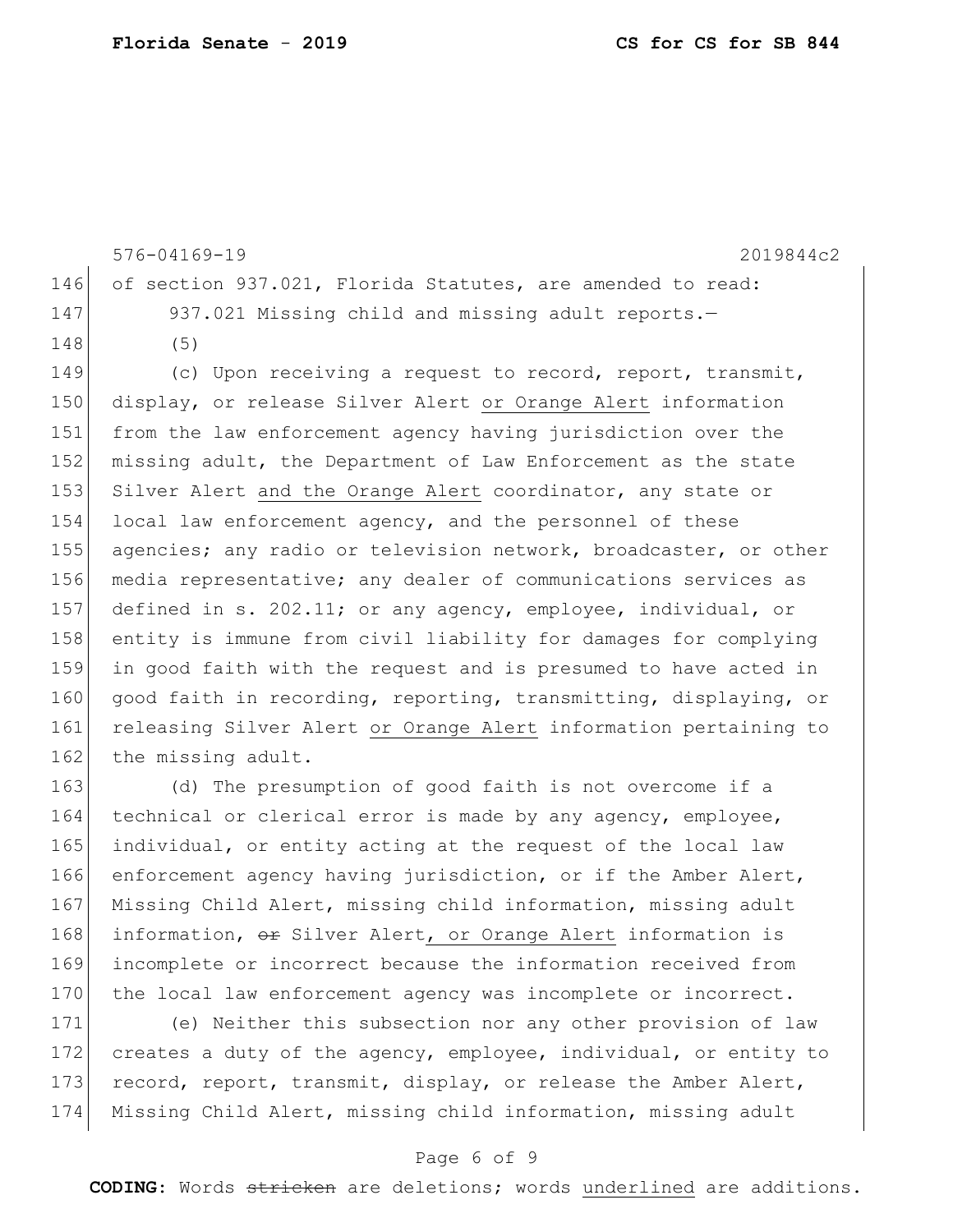|     | $576 - 04169 - 19$<br>2019844c2                                  |
|-----|------------------------------------------------------------------|
| 175 | information, or Silver Alert, or Orange Alert information        |
| 176 | received from the local law enforcement agency having            |
| 177 | jurisdiction. The decision to record, report, transmit, display, |
| 178 | or release information is discretionary with the agency,         |
| 179 | employee, individual, or entity receiving the information.       |
| 180 | Section 4. Paragraph (b) of subsection (3) of section            |
| 181 | 937.022, Florida Statutes, is amended to read:                   |
| 182 | 937.022 Missing Endangered Persons Information                   |
| 183 | Clearinghouse.                                                   |
| 184 | (3) The clearinghouse shall:                                     |
| 185 | (b) Provide a centralized file for the exchange of               |
| 186 | information on missing endangered persons.                       |
| 187 | 1. Every state, county, or municipal law enforcement agency      |
| 188 | shall submit to the clearinghouse information concerning missing |
| 189 | endangered persons.                                              |
| 190 | 2. Any person having knowledge may submit a missing              |
| 191 | endangered person report to the clearinghouse concerning a child |
| 192 | or adult younger than 26 years of age whose whereabouts is       |
| 193 | unknown, regardless of the circumstances, subsequent to          |
| 194 | reporting such child or adult missing to the appropriate law     |
| 195 | enforcement agency within the county in which the child or adult |
| 196 | became missing, and subsequent to entry by the law enforcement   |
| 197 | agency of the child or person into the Florida Crime Information |
| 198 | Center and the National Crime Information Center databases. The  |
| 199 | missing endangered person report shall be included in the        |
| 200 | clearinghouse database.                                          |
| 201 | 3. Only the law enforcement agency having jurisdiction over      |
| 202 | the case may submit a missing endangered person report to the    |

ay submit a missing endangered person report to the 203 clearinghouse involving a missing adult age 26 years or older

#### Page 7 of 9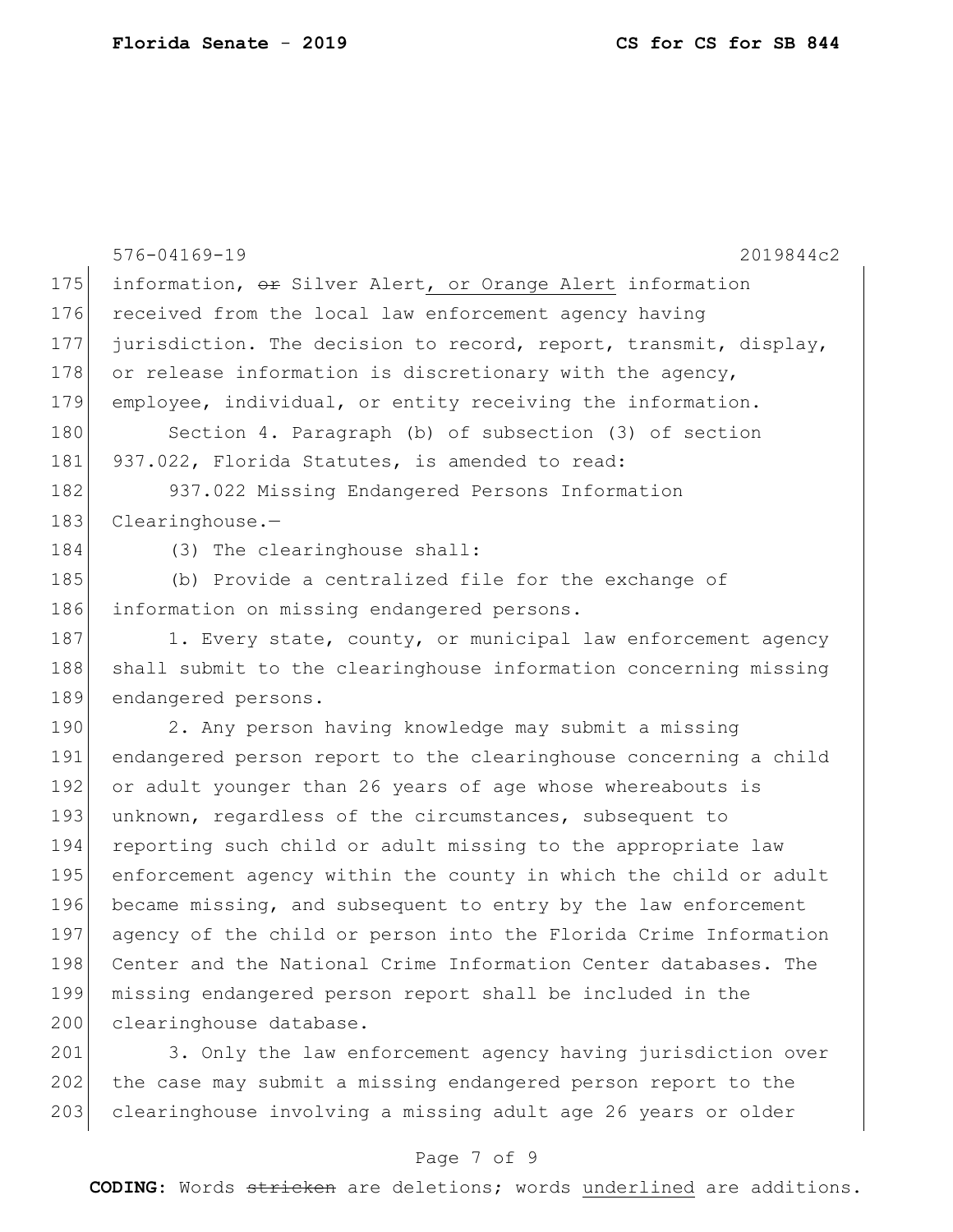|     | 576-04169-19<br>2019844c2                                        |
|-----|------------------------------------------------------------------|
| 204 | who is suspected by a law enforcement agency of being endangered |
| 205 | or the victim of criminal activity.                              |
| 206 | 4. Only the law enforcement agency having jurisdiction over      |
| 207 | the case may make a request to the clearinghouse for the         |
| 208 | activation of a state Silver Alert or an Orange Alert involving  |
| 209 | a missing adult if circumstances regarding the disappearance     |
| 210 | have met the criteria for activation of the Silver Alert Plan or |
| 211 | the Orange Alert.                                                |
| 212 | Section 5. Paragraph (d) of subsection (6) and subsection        |
| 213 | (9) of section 429.918, Florida Statutes, are amended to read:   |
| 214 | 429.918 Licensure designation as a specialized Alzheimer's       |
| 215 | services adult day care center.-                                 |
| 216 | (6)                                                              |
| 217 | (d) Each employee hired on or after July 1, 2012, who            |
| 218 | provides direct care to ADRD participants, must receive and      |
| 219 | review an orientation plan that includes, at a minimum:          |
| 220 | 1. Procedures to locate an ADRD participant who has              |
| 221 | wandered from the center. These procedures shall be reviewed     |
| 222 | reqularly with all direct care staff.                            |
| 223 | 2. Information on the Silver Alert program and the Orange        |
| 224 | Alert in this state.                                             |
| 225 | 3. Information regarding available products or programs          |
| 226 | used to identify ADRD participants or prevent them from          |
| 227 | wandering away from the center, their home, or other locations.  |
| 228 | (9) An adult day care center having a license designated         |
| 229 | under this section must give to each person who enrolls as an    |
| 230 | ADRD participant in the center, or the caregiver, a copy of the  |
| 231 | ADRD participant's plan of care, as well as information          |
| 232 | regarding resources to assist in ensuring the safety and         |

# Page 8 of 9